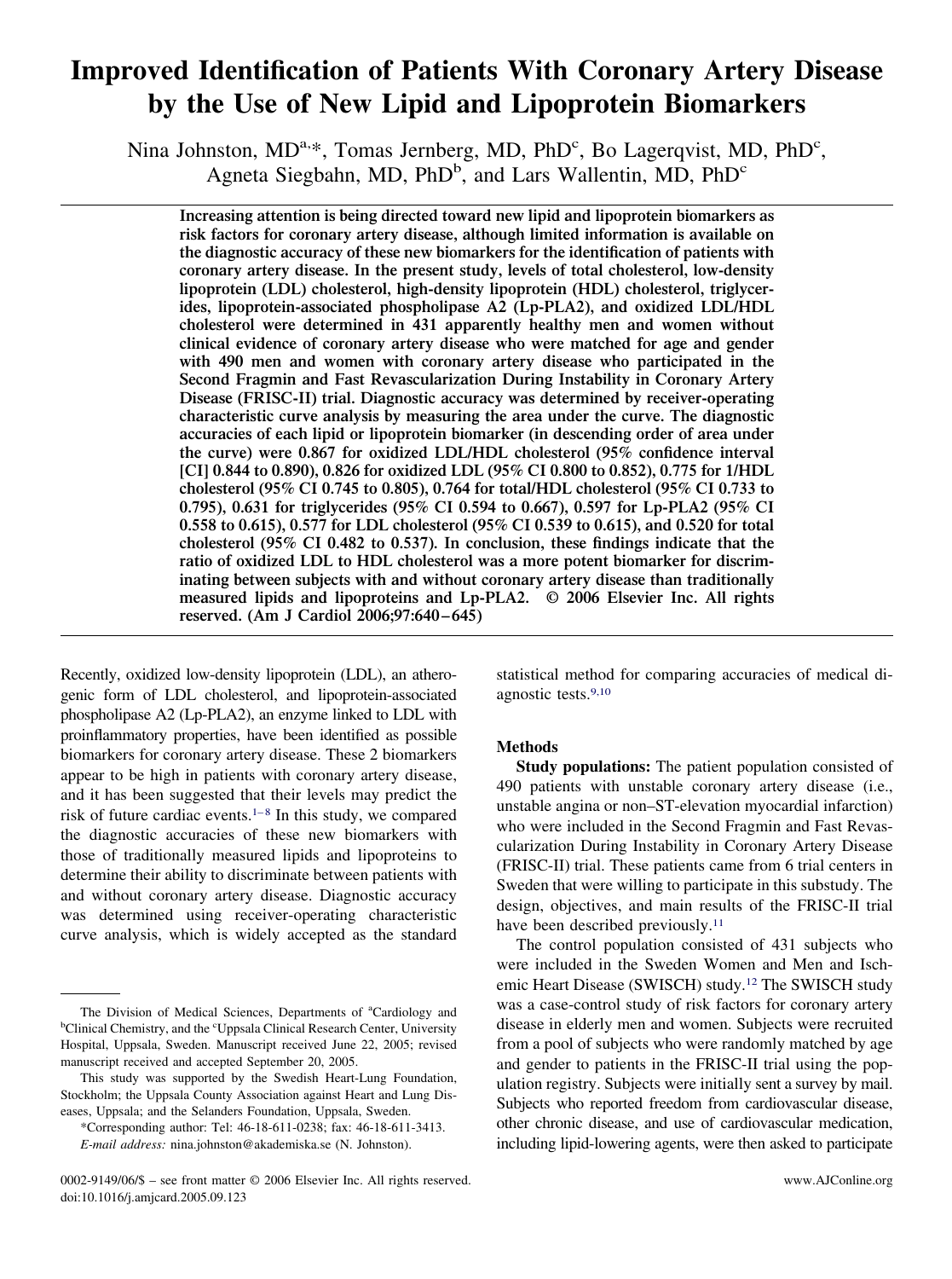<span id="page-1-0"></span>in an outpatient visit. At the outpatient visit, subjects underwent a clinical examination, including heart auscultation, measurement of blood pressure, height and weight, electrocardiography, and blood sampling. Subjects who were included in the final sample had normal electrocardiograms and routine laboratory blood chemistry, including hemoglobin, white blood cell count, platelet count, creatinine and blood glucose levels and were not acutely ill.

All patients and control subjects gave written informed consent, and the study was approved by the ethics committees of all participating hospitals.

**Laboratory analyses:** In patients, blood samples that were used to analyze oxidized LDL and Lp-PLA2 were obtained at inclusion, which was a median of 33 hours after the final ischemic episode. Blood samples that were used to measure total cholesterol, high-density lipoprotein (HDL) cholesterol, and triglycerides were obtained on the morning after study inclusion. In control subjects, blood samples were obtained at an outpatient visit. Venous blood was drawn from a cubital vein with the subject seated and then collected in tubes that contained ethylene-diaminetetra-acetic acid or citrate. After centrifugation at 2,000*g* for 20 minutes at room temperature within 30 minutes of collection, plasma was frozen in aliquots and stored at  $-70^{\circ}$ C until analysis. Routine blood chemistry and lipids (total cholesterol, HDL cholesterol, and triglycerides) were analyzed using fresh blood samples according to established enzymatic methods at the local laboratories. Levels of LDL cholesterol were calculated with Friedewald's formula[.13](#page-5-0) Levels of oxidized LDL and Lp-PLA2 were analyzed at the core laboratory for the FRISC-II study in Uppsala, Sweden. A sandwich enzyme-linked immunosorbent assay was used to measure plasma levels of oxidized LDL (Mercodia AB, Uppsala, Sweden). Assay precision was calculated from 12 samples that were assayed in 3 replicates on 2 different occasions. The within-run and between-run coefficients of variation were 8.9% and 9.2%, respectively. Plasma levels of Lp-PLA2 were determined with a commercial Lp-PLA2 kit (diaDexus, Inc., San Francisco, California). The lower detection limit of this assay is 2 ng/ml, and the between-run coefficient of variation is 9.6%.

**Statistical analyses:** Continuous variables are presented as mean  $\pm$  SD. Data were analyzed as independent random samples because the numbers of controls and patients differed due to the response rate of the mail survey and the exclusion criteria applied at the outpatient visit. Significance of observed mean differences were tested with Student's *t* test and were calculated with SAS 8.02 for Windows (SAS Institute, Cary, North Carolina). Receiver-operating characteristic curve analyses were used to evaluate the diagnostic accuracies of the various markers. These were generated with Analyze-it 1.67 (Analyze-It, Leeds, United Kingdom), which calculated the area under the curve, 95% confidence intervals (CIs) for the area under the curve, sensitivity, and specificity. The receiver-operating characteristic curve was



Figure 1. Receiver-operating characteristic curves for *(A)* traditional lipids and lipoproteins and *(B)* emerging lipid and lipoprotein biomarkers.  $HDL-C = HDL$  cholesterol;  $LDL-C = LDL$  cholesterol;  $OxLDL = oxi$ dized LDL;  $TC = total cholesterol$ ;  $TRIG = triglyceride$ .

constructed by plotting sensitivity on the y axis and the proportion of false positives  $(1 -$  specificity) on the x axis. The area under the receiver-operating characteristic curve varies from 1.0, which corresponds to perfect discrimination (upper left corner), to 0.5, which indicates no discrimination. Data from Analyze-it were used to generate the overlaid receiver-operating characteristic curves shown in Figure 1 with KaleidaGraph 3.52. In addition, data were manipulated in Microsoft Excel 2002 (Microsoft, Redmond, Washington) to calculate positive and negative predictive values, odds ratios, and 95% CIs for the odds ratio for each factor.

### **Results**

**Characteristics of the study populations:** Baseline characteristics of healthy controls and patients with coronary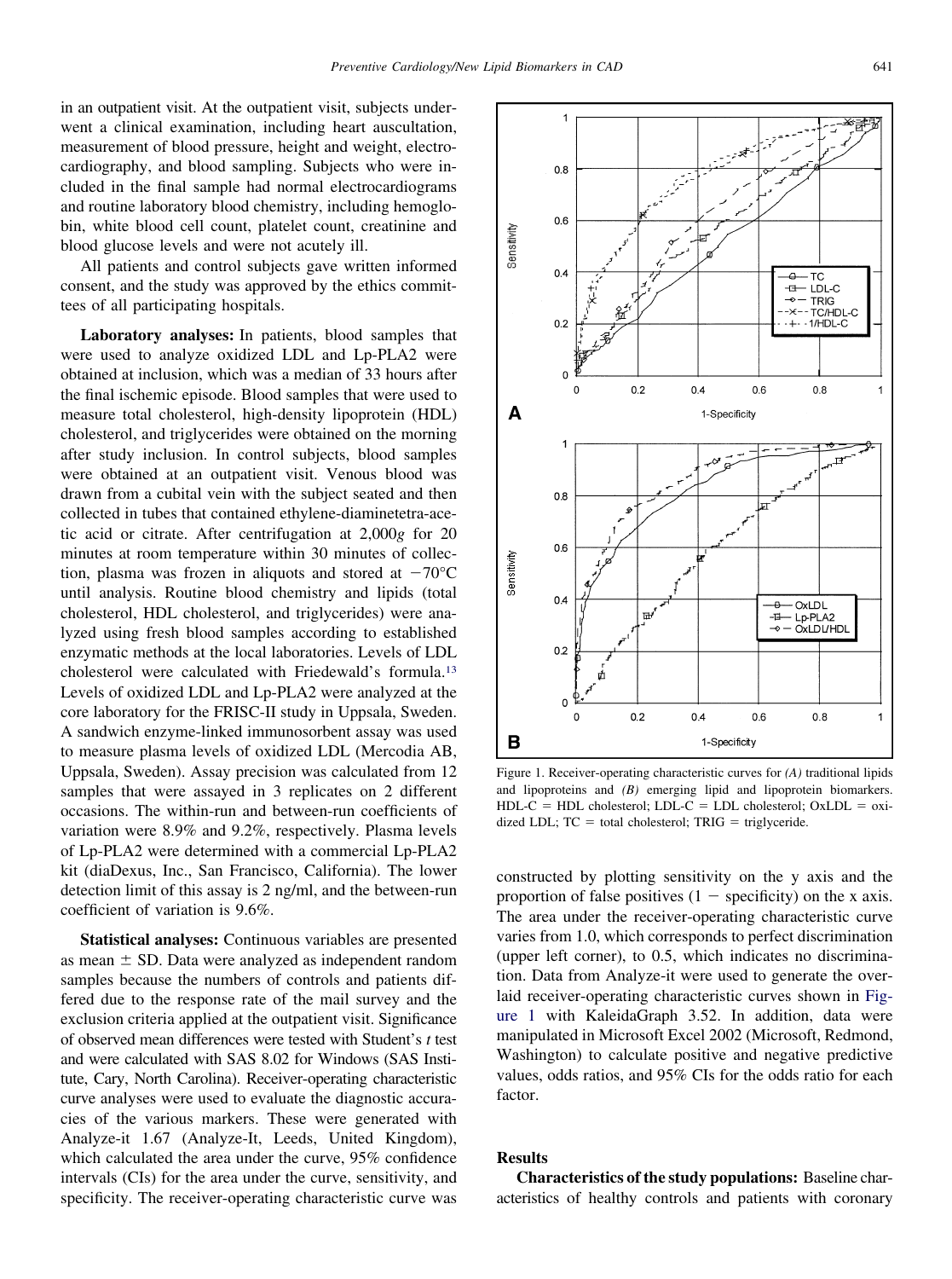Table 1 Baseline characteristics of healthy controls and patients with coronary artery disease

| Variable                  | Controls       | Patients            |  |
|---------------------------|----------------|---------------------|--|
|                           | $(n = 431)$    | $(n = 490)$         |  |
| Women                     | 137 (32%)      | 141 (29%)           |  |
| Age $(yrs)$               | $64.7 \pm 8.9$ | $64.7 \pm 8.9$      |  |
| Body mass index $(kg/m2)$ | $25.4 \pm 3.3$ | $27.1 \pm 3.7^{\$}$ |  |
| Current smoker            | 60(14%)        | 121 $(25\%)^{\$}$   |  |
| Diabetes mellitus         | 0              | 58 (12%)            |  |
| Hyperlipidemia*           | $\Omega$       | 48 (10%)            |  |
| Hypertension*             | $\Omega$       | 161 (33%)           |  |

Values are mean  $\pm$  SD or numbers of subjects percentages.

\* Defined as pharmacologic treatment for this condition.

 $\dagger$  p <0.05;  $\dagger$  p <0.01;  $\dagger$  p <0.001 (controls vs patients).

artery disease are presented in Table 1. Mean plasma levels for the various biomarkers are listed in [Table 2.](#page-3-0) Quintiles of the control population were derived for each biomarker, and the distribution of patients with coronary artery disease across these quintiles was examined. Percentages of patients in the lowest (quintile 1) and highest (quintile 5) quintiles of the control group are presented in [Figure 2.](#page-3-0) The greatest contrast in the percentages of patients in quintiles 1 and 5 was noted for oxidized LDL/HDL cholesterol.

**Variables associated with coronary artery disease:** [Table 3](#page-3-0) presents univariate odds ratios for the risk of having coronary artery disease for a positive versus negative test result (i.e., above the cut-off value presented in [Table 4\)](#page-4-0). All lipid and lipoprotein biomarkers except for total cholesterol were associated with a statistically significant increase in risk. Oxidized LDL/HDL cholesterol was the biomarker that was associated with the most significant increase in risk.

**Receiver-operating characteristic analyses:** [Table 4](#page-4-0) presents the cutoffs, sensitivities, specificities, negative and positive predictive values, and areas under the curve for the various markers. [Figure 1](#page-1-0) shows the receiver-operating characteristic curves for the traditional lipids and lipoproteins. [Figure 1](#page-1-0) also presents the receiver-operating characteristic curves for the emerging lipid and lipoprotein biomarkers. The biomarker with the highest diagnostic accuracy in distinguishing healthy controls from patients with coronary artery disease was oxidized LDL/HDL cholesterol. At a cut-off value of 53, sensitivity was 76% and specificity was 82%, with a corresponding area under the curve of 0.867 (95% CI 0.844 to 0.890). Other biomarkers with good diagnostic accuracy (area under the curve  $>0.7$ ) were oxidized LDL, total cholesterol/HDL cholesterol, and HDL cholesterol. Oxidized LDL/HDL cholesterol was a significantly better discriminator between patients with coronary artery disease and control subjects than were all traditional lipid and lipoprotein biomarkers, based on the lack of overlap of the CIs as presented in [Tables 3](#page-3-0) and [4.](#page-4-0) Levels of total cholesterol, LDL cholesterol, triglycerides,

or Lp-PLA2 were not particularly helpful in discriminating patients with coronary artery disease from matched healthy control subjects (area under the curve  $\leq 0.7$ ).<sup>14</sup>

#### **Discussion**

In this study, we compared the diagnostic accuracies of 8 different lipid or lipoprotein biomarkers that have been suggested to identify patients with an increased risk and occurrence of coronary artery disease. The study focused on diagnostic information that was obtained from a comparison of levels of lipid and lipoprotein biomarkers between ageand gender-matched, apparently healthy, patients without clinical evidence of coronary artery disease and patients with established coronary artery disease. Diagnostic accuracy was determined by measuring the area under the curve of the receiver-operating characteristic curve, which is the most common method for quantifying and comparing the accuracies of different diagnostic tests.

We have demonstrated, for the first time, by receiveroperating characteristic curve analysis that oxidized LDL, especially when used in combination with HDL cholesterol, is a better biomarker than standard lipid measurements for discriminating between patients with coronary artery disease and healthy subjects. In addition, we have shown that levels of another new lipoprotein biomarker, Lp-PLA2, provided no information to discriminate patients with coronary artery disease from healthy subjects. Further, levels of total cholesterol, LDL cholesterol, and triglycerides discriminated poorly between patients with coronary artery disease and healthy subjects.

Currently, there are 3 other published studies<sup>1-3</sup> in which oxidized LDL and traditional lipid or lipoprotein biomarkers were measured in patients with coronary artery disease and compared with levels in control subjects without coronary artery disease. These studies differed from our study in a number of ways. First, in these studies, oxidized LDL was measured using a different assay procedure or a different monoclonal antibody than that used in our study. We used a sandwich-type enzyme-linked immunosorbent assay and the monoclonal antibody 4E6, which is directed against cross linkages between amino-lysine groups of apolipoprotein B, the protein moiety of LDL, and reactive aldehydes that result from oxidation of long-chain fatty acids. In contrast, Holvoet et al<sup>1</sup> used the same monoclonal antibody (4E6) but also a competitive enzyme-linked immunosorbent assay. There seems to be a small but significant difference between results obtained with a sandwich-type enzymelinked immunosorbent assay and those obtained with a competitive enzyme-linked immunosorbent assay; the correlation coefficient between the 2 methods is 0.75, as determined by the manufacturer of the 2 kits. Toshima et a[l2](#page-4-0) and Suzuki et al<sup>3</sup> used sandwich-type enzyme-linked immunosorbent assays; however, they used the monoclonal antibody FOH1a/DLH3, which is directed against oxidized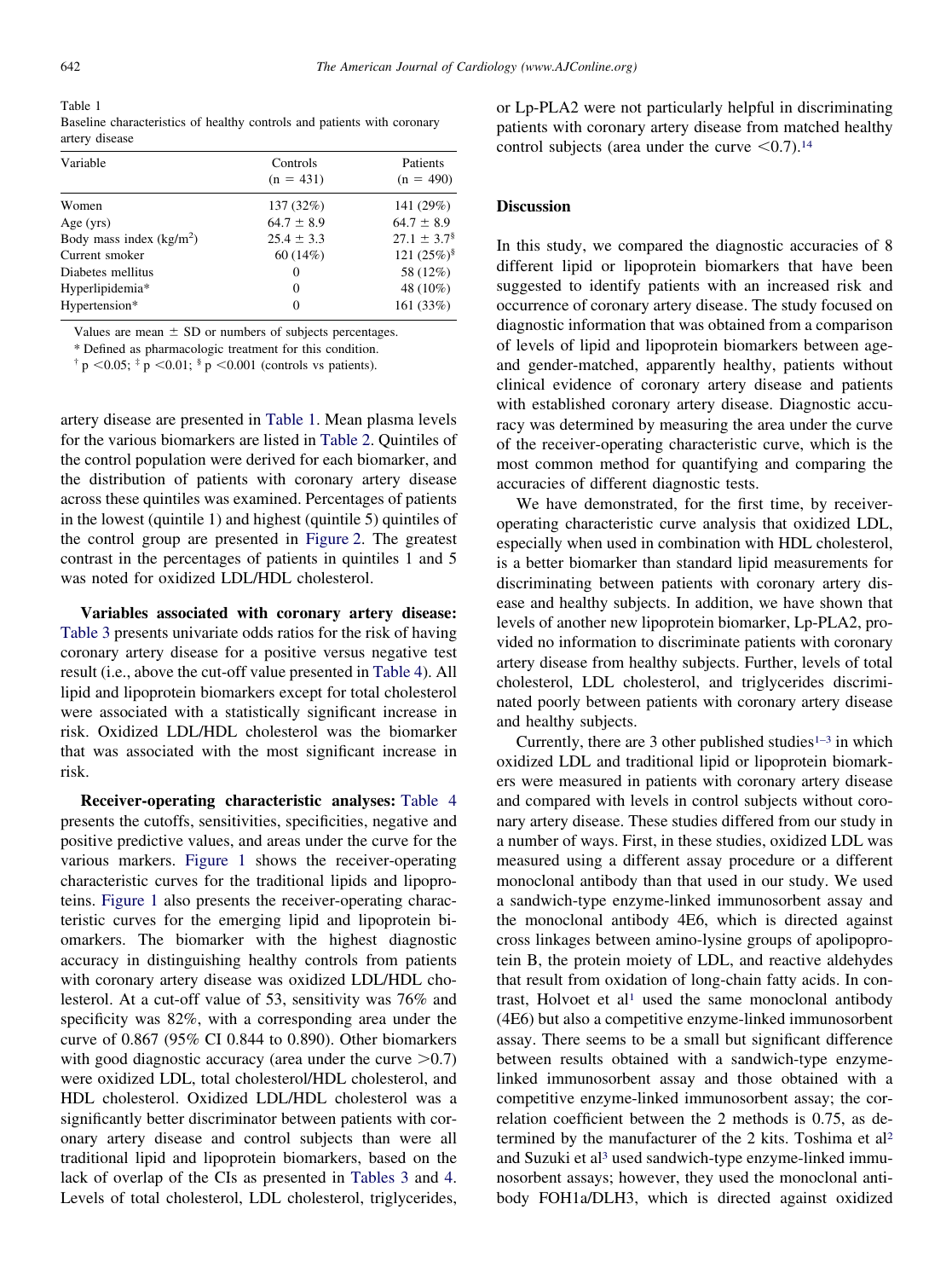<span id="page-3-0"></span>

| Table 2                                                             |  |  |  |
|---------------------------------------------------------------------|--|--|--|
| Levels of lipid and lipoprotein biomarkers in the study populations |  |  |  |

| Lipid or Lipoprotein          | Control Group     | CAD Group         | Mean Difference $(\% )$ | p Value  |
|-------------------------------|-------------------|-------------------|-------------------------|----------|
|                               | $mean \pm SD$     | $mean \pm SD$     |                         |          |
| Total cholesterol             |                   |                   |                         |          |
| mg/dl                         | $221 \pm 38.7$    | $225 \pm 42.5$    | 1.75                    | 0.179    |
| mmol/L                        | $5.71 \pm 1.00$   | $5.81 \pm 1.10$   |                         |          |
| $LDL^*$                       |                   |                   |                         |          |
| mg/dl                         | $134 \pm 34.8$    | $145 \pm 41.0$    | 8.07                    | < 0.0001 |
| mmol/L                        | $3.47 \pm 0.90$   | $3.75 \pm 1.06$   |                         |          |
| $Lp$ -PLA2 (ng/ml)            | $278 \pm 97$      | $310 \pm 191$     | 11.51                   | 0.0025   |
| Triglycerides                 |                   |                   |                         |          |
| mg/dl                         | $154 \pm 80.5$    | $191 \pm 100$     | 24.14                   | < 0.0001 |
| mmol/L                        | $1.74 \pm 0.91$   | $2.16 \pm 1.13$   |                         |          |
| 1/HDL                         |                   |                   |                         |          |
| dl/mg                         | $0.019 \pm 0.005$ | $0.025 \pm 0.009$ | 32.88                   | < 0.0001 |
| L/mmol                        | $0.73 \pm 0.19$   | $0.97 \pm 0.33$   |                         |          |
| Total cholesterol/HDL (ratio) | $4.12 \pm 1.16$   | $5.57 \pm 2.01$   | 35.19                   | < 0.0001 |
| Oxidized LDL (U/L)            | $53.82 \pm 14.34$ | $76.21 \pm 19.48$ | 41.60                   | < 0.0001 |
| Oxidized LDL/HDL (ratio)      | $39.70 \pm 16.33$ | $74.07 \pm 31.12$ | 86.57                   | < 0.0001 |

 $CAD = \text{coronary artery disease.}$ 

\* Available in 470 patients and 417 controls.



Figure 2. Percentages of patients in the lowest quintile *(gray bars)* and highest quintile *(black bars)* of the control group for each lipid or lipoprotein biomarker (total cholesterol: quintile  $5 > 6.6$  mmol/L, quintile  $1 < 4.8$  mmol/L; LDL cholesterol: quintile  $5 > 4.18$  mmol/L, quintile  $1 < 2.74$  mmol/L; triglycerides [TGs]: quintile  $5 > 2.30$  mmol/L, quintile  $1 < 1.06$  mmol/L; Lp-PLA2: quintile  $5 > 340.00$  pg/ml, quintile  $1 < 206.35$  pg/ml; 1/HDL cholesterol: quintile  $5 > 0.91$ ; quintile  $1 > 0.56$ ; total/HDL cholesterol: quintile  $5$  $>$  5.00, quintile 1  $>$  3.13; oxidized LDL: quintile 5  $>$  66, quintile 1 < 42; oxidized LDL/HDL cholesterol: quintile  $5 > 52.5$ , quintile  $1 < 25.63$ ). Abbreviations as in [Figure 1.](#page-1-0)

phosphatidylcholines. Second, our patient and control populations differed in demographic and clinical characteristics from the study populations in these other studies. Third, none of the other studies evaluated the oxidized LDL/HDL cholesterol ratio, which we found to be a better indicator of coronary artery disease than any of the other lipid or lipoprotein biomarkers. Fourth, none of the other studies compared the diagnostic information on oxidized LDL level with the levels of another new biomarker, such as Lp-PLA2.

The greater diagnostic accuracy of oxidized LDL versus

Table 3

Unadjusted odds ratios and 95% confidence intervals for coronary artery disease for various lipid and lipoprotein biomarkers

|                                              | OR (95% CI) |
|----------------------------------------------|-------------|
| $1.20(0.93 - 1.56)$<br>Total cholesterol     |             |
| $1.90(1.44 - 2.51)$<br>LDL                   |             |
| $2.02(1.54 - 2.66)$<br>$Lp$ -PLA2            |             |
| Triglycerides<br>$2.34(1.79-3.05)$           |             |
| Total cholesterol/HDL<br>$6.12(4.56 - 8.20)$ |             |
| $6.61(4.93 - 8.86)$<br>1/HDL                 |             |
| $8.26(6.15 - 11.11)$<br>Oxidized LDL         |             |
| 13.92 (10.07-19.23)<br>Oxidized LDL/HDL      |             |

 $OR = odds ratio$ .

native LDL cholesterol in identifying patients with coronary artery disease could be related to oxidized LDL being more directly involved than native LDL cholesterol in the atherosclerotic disease process. Oxidative modification of LDL cholesterol greatly increases the conversion of monocytes or macrophages in the arterial wall into cholesterol-laden foam cells, which are an essential component of atherosclerotic plaque[.15,16](#page-5-0) Further, oxidized LDL has other biologic properties that native LDL cholesterol does not, e.g., oxidized LDL promotes chemotaxis of monocytes and lymphocytes and modulates growth factor and cytokine production from endothelial cells, smooth muscle cells, and macrophages.<sup>17</sup>

The diagnostic accuracy of oxidized LDL was further improved with the combined use of HDL cholesterol. This finding is in line with other studies in which lipid and apolipoprotein ratios that included an atherogenic and an antiatherogenic lipid component have been strongly associated with coronary artery disease[.18](#page-5-0) Although oxidized LDL is involved in the deposition of cholesterol in the arterial wall, HDL cholesterol is involved in its removal.<sup>19</sup> In addition, HDL cholesterol may prevent oxidation of LDL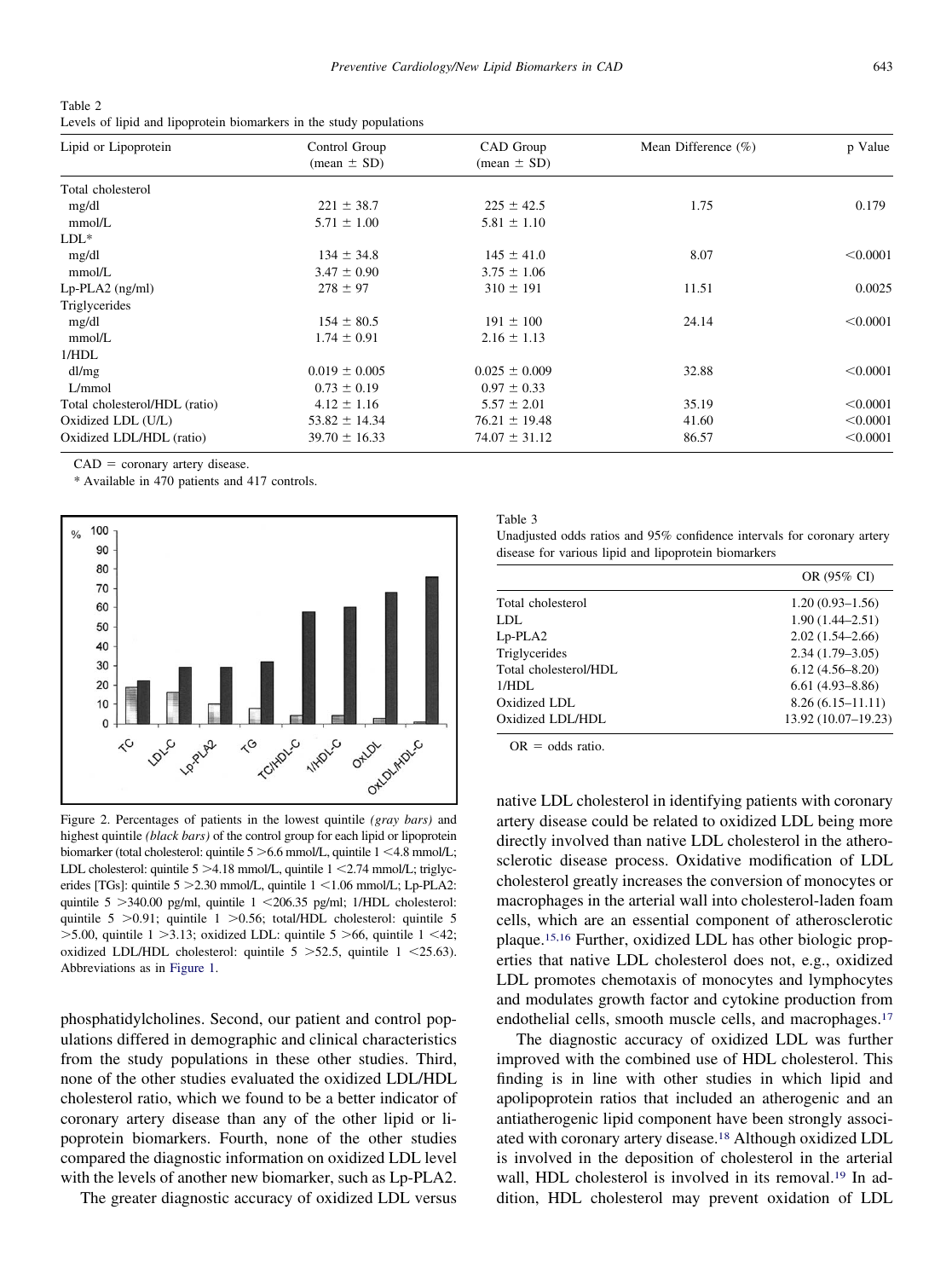#### <span id="page-4-0"></span>Table 4

|                       | Optimal Cutoff      | Sensitivity $(\%)$ | Specificity $(\% )$ | PPV $(\% )$ | NPV(%) | AUC (95% CI)           |
|-----------------------|---------------------|--------------------|---------------------|-------------|--------|------------------------|
| Total cholesterol     | $220 \text{ mg/dl}$ | 55                 | 50                  | 55          | 49     | $0.520(0.482 - 0.557)$ |
| <b>LDL</b>            | $148 \text{ mg/dl}$ | 46                 | 69                  | 62          | 54     | $0.577(0.539 - 0.615)$ |
| $Lp$ -PLA2            | $268$ pg/ml         | 60                 | 58                  | 64          | 53     | $0.597(0.558 - 0.615)$ |
| Triglycerides         | $143 \text{ mg/dl}$ | 63                 | 58                  | 63          | 58     | $0.631(0.594 - 0.667)$ |
| Total cholesterol/HDL | 4.8                 | 66                 | 76                  | 75          | 67     | $0.764(0.733 - 0.795)$ |
| 1/HDL                 | $0.02$ dl/mg        | 76                 | 68                  | 72          | 72     | $0.775(0.745 - 0.805)$ |
| Oxidized LDL          | 63 U/L              | 74                 | 75                  | 77          | 71     | $0.826(0.800 - 0.852)$ |
| Oxidized LDL/HDL      | 53                  | 76                 | 82                  | 82          | 76     | $0.867(0.844 - 0.890)$ |
|                       |                     |                    |                     |             |        |                        |

Sensitivity, specificity, positive predictive value (PPV), negative predictive value (NPV) and area under the curve (AUC) for each lipid and lipoprotein biomarker

cholesterol and may also interfere with the pathophysiologic action of oxidized LDL[.20](#page-5-0)

We have found that total cholesterol and LDL cholesterol have poor diagnostic accuracy in identifying patients with coronary artery disease. Other published studies agree with our findings.<sup>1–3,21</sup> Total cholesterol does not accurately discriminate patients with coronary artery disease from healthy subjects because it is the sum of cholesterol carried by atherogenic (LDL, very LDL, and intermediate-density lipoprotein) and antiatherogenic (HDL) lipoproteins. LDL cholesterol is often calculated with Friedewald's equation  $(LDL$  cholesterol = total cholesterol  $-$  HDL cholesterol  $-$ [triglycerides/5]).<sup>13</sup> In addition, calculation of LDL cholesterol by Friedewald's equation and direct determination of LDL cholesterol by immunoassay fail to account for the heterogeneity of LDL cholesterol, which affects the physical properties of LDL cholesterol particles[.22](#page-5-0)

There are some limitations to this study that need to be considered. The control population consisted of apparently healthy patients, and the patient population consisted of patients with acute coronary syndromes. Although this may not be an optimal matching of cases and controls to evaluate the importance of different biomarkers in identifying patients with coronary artery disease, there are studies that suggest that levels of these markers are not significantly affected by an acute coronary event. Concerning traditional lipids, there is some evidence to suggest that levels of total cholesterol, LDL cholesterol, and HDL cholesterol decrease and levels of triglycerides increase in the postinfarction period, with maximal changes occurring 4 to 7 days after infarction[.23](#page-5-0) We obtained blood samples within 2 days of an ischemic event, and our results imply that levels of lipids and lipoproteins at this time provide a relatively accurate assessment. Therefore, we use these values in clinical practice. Little is known about the kinetics of oxidized LDL during an acute coronary event. However, Holvoet et al<sup>24</sup> used an antibody similar to ours and found that oxidized LDL levels were increased to similar levels in patients with stable angina and acute myocardial infarction, suggesting that this epitope may be a marker of a long-term process. These findings are in contrast to those of another study that used an antibody directed at a different oxidation epitope. Ehara et al<sup>25</sup> found that levels of oxidized LDL appeared to

be related to the severity of an acute coronary syndrome. Currently, it is unclear which epitopes of oxidized LDL are relevant to the different stages of the atherosclerotic disease process[.26](#page-5-0) Brislakis et a[l7](#page-5-0) found no differences in levels of Lp-PLA2 between patients with stable coronary artery disease and those with unstable disease.

An additional limitation of this study is that we did not adjust for major clinical risk factors. This was due to the design of the 2 studies and the definitions that were used to classify risk factors. However, we believe our study findings are valid despite this lack of correction because whatever bias may be introduced by the patient group having more high-risk factors applies to all the biomarkers investigated. Our study serves mostly to emphasize the need for a definitive prospective study on these markers.

**Acknowledgment:** We thank all participating staff and hospitals for providing facilities and support in the collection of blood samples. We also thank Harold Bates, PhD, for scientific discussions and Robert Gorman, PhD, for statistical assistance.

- 1. Holvoet P, Mertens A, Verhamme P, Bogaerts K, Beyens G, Verghaeghe R, Collen D, Muls E, Van de Werf F. Circulating oxidized LDL is a useful marker for identifying patients with coronary artery disease. *Arterioscler Thromb Vasc Biol* 2001;21:844 – 848.
- 2. Toshima S, Hasegawa A, Kurabayashi M, Itabe H, Takano T, Sugano J, Shimamura K, Kimura J, Michisita I, Suzuki T, Nagai R. Circulating oxidized low density lipoprotein levels. A biochemical risk marker for coronary heart disease. *Arterioscler Thromb Vasc Biol* 2000;20:2243– 2247.
- 3. Suzuki T, Kohno H, Hasegawa A, Toshima S, Amaki T, Kurabayashi M, Nagai R, on behalf of the Clinical Trial of Oxidized LDL (CTOL) Investigators. Diagnostic implications of circulating oxidized low density lipoprotein levels as a biochemical risk marker of coronary artery disease. *Clin Biochem* 2002;35:347–353.
- 4. Caslake MJ, Packard CJ, Suckling KE. Lipoprotein-associated phospholipase A(2), platelet-activating factor acetylhydrolase: a potential new risk factor for coronary artery disease. *Atherosclerosis* 2000;150: 413– 419.
- 5. Holvoet P, Kritchevsky SB, Tracy RP. The metabolic syndrome, circulating oxidized LDL, and risk of myocardial infarction in wellfunctioning elderly people in the health, aging, and body composition cohort. *Diabetes* 2004;53:1068 –1073.